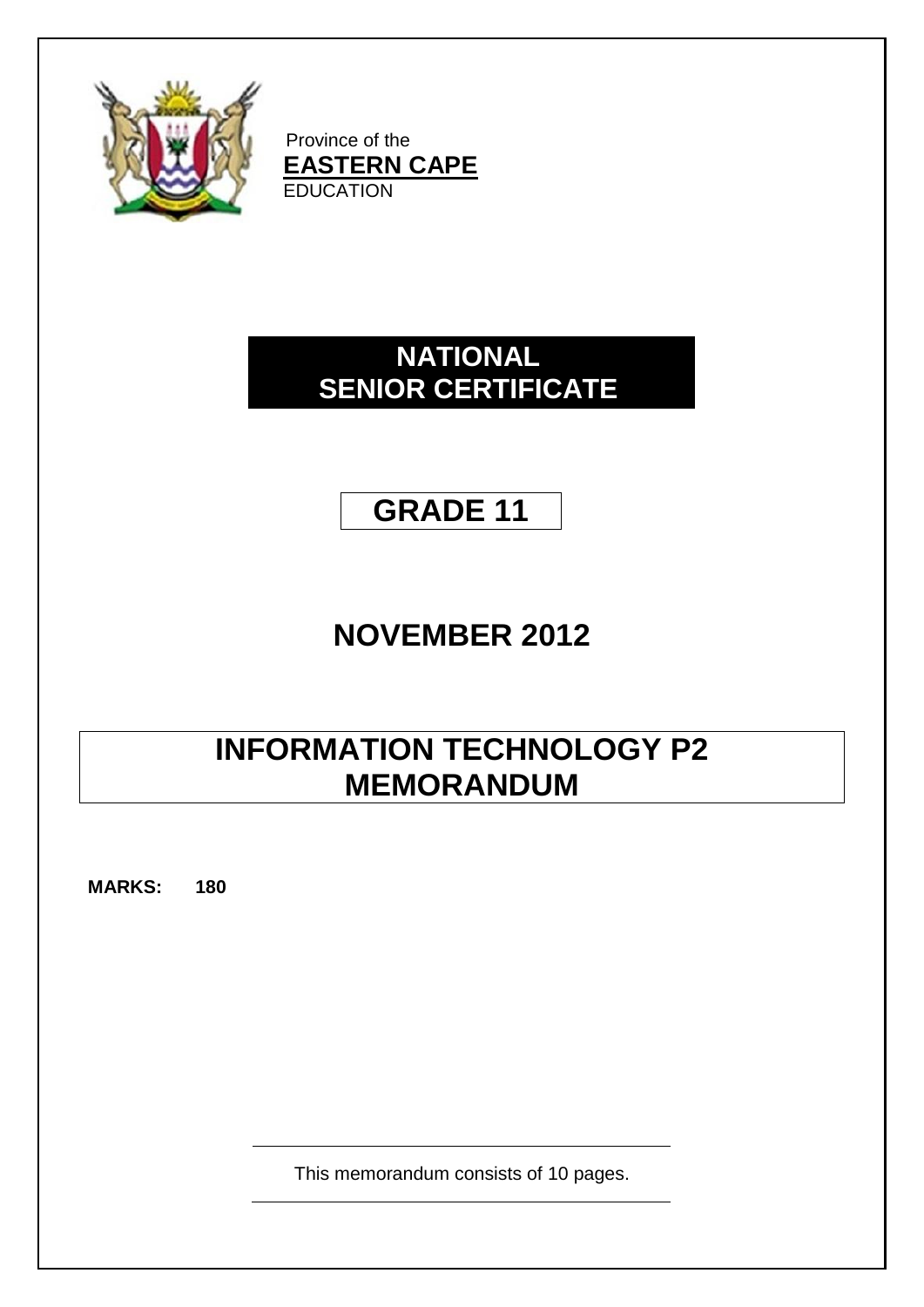|                               |             | <b>SECTION A: MULTIPLE-CHOICE QUESTIONS</b>                                                                |     |  |
|-------------------------------|-------------|------------------------------------------------------------------------------------------------------------|-----|--|
| <b>QUESTION 1</b>             |             |                                                                                                            |     |  |
| 1.1                           |             |                                                                                                            |     |  |
|                               | D           | RAM, CPU, AGP video and PCI-Express                                                                        | (1) |  |
| 1.2                           | $\mathsf C$ | Video and high speed storage devices                                                                       | (1) |  |
| 1.3                           | B           | Comes in several types, such as data, instruction and address.                                             | (1) |  |
| 1.4                           | D           | Occurs when a numerical result exceeds the range of a variable type<br>which is being used to represent it | (1) |  |
| 1.5                           | B           | <b>Games DLL</b>                                                                                           | (1) |  |
| 1.6                           | D           | 192.168.3.200 is a valid IP address                                                                        | (1) |  |
| 1.7                           | A           | Interrupt Request                                                                                          | (1) |  |
| 1.8                           | $\mathsf C$ | Prices are more expensive.                                                                                 | (1) |  |
| 1.9                           | B           | Linux                                                                                                      | (1) |  |
| 1.10                          | D           | A unit which performs mathematical calculations.                                                           | (1) |  |
|                               |             | <b>MATCH THE COLUMNS</b>                                                                                   |     |  |
| 1.11                          | G           | Social networking                                                                                          | (1) |  |
| 1.12                          | E           | Planning                                                                                                   | (1) |  |
| 1.13                          | A           | Refine requirements into specifications.                                                                   | (1) |  |
| 1.14                          | J           | Partitioning and formatting                                                                                | (1) |  |
| 1.15                          | F           | Transfer of data                                                                                           | (1) |  |
| 1.16                          | L           | Multithreading                                                                                             | (1) |  |
| 1.17                          | B           | Internet service provider                                                                                  | (1) |  |
| 1.18                          | D           | Virtual memory                                                                                             | (1) |  |
| 1.19                          | I           | Modem                                                                                                      | (1) |  |
| 1.20                          | $\mathsf C$ | Value to the company besides physical assets                                                               | (1) |  |
| <b>TOTAL SECTION A:</b><br>20 |             |                                                                                                            |     |  |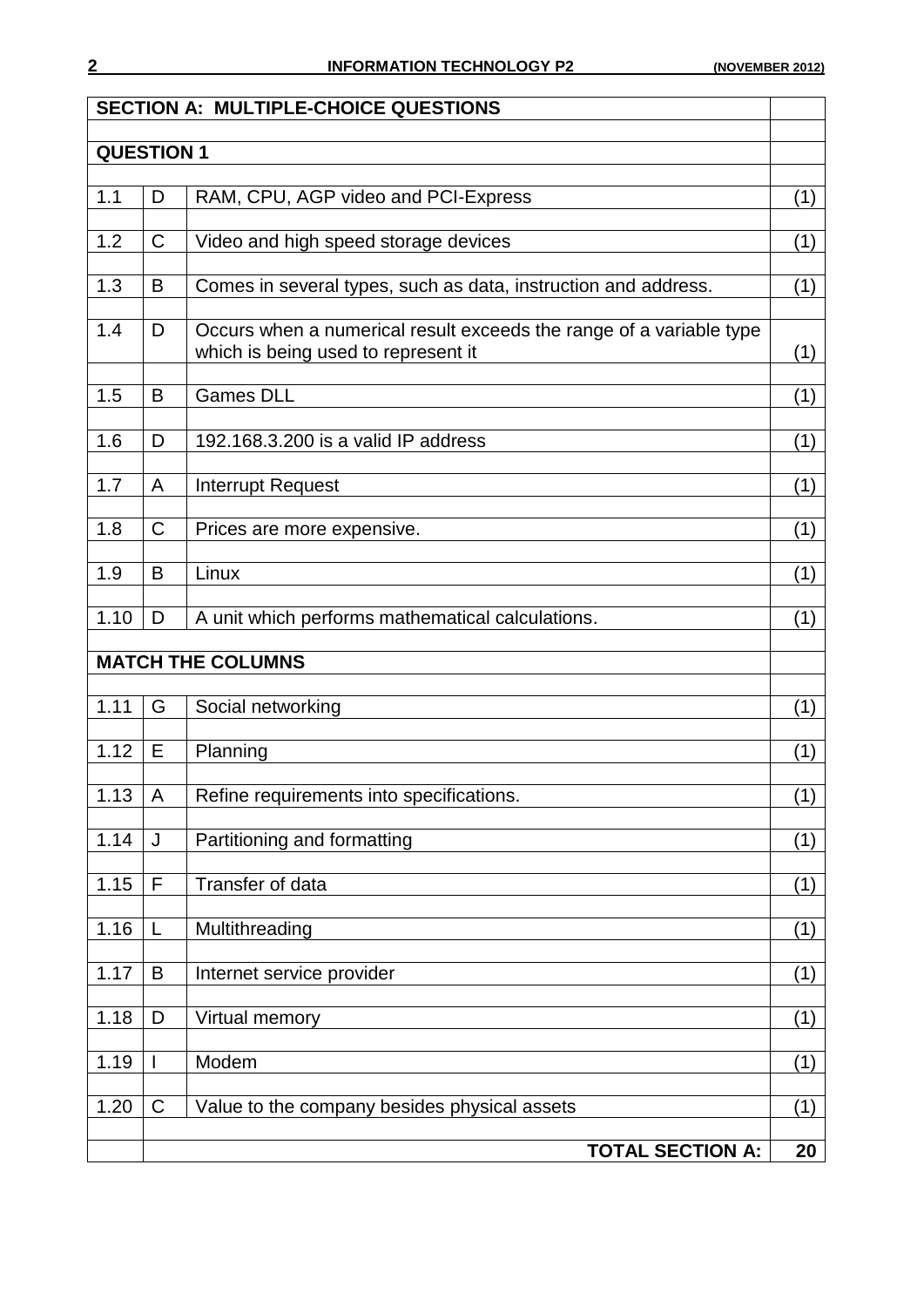|                  |                   | <b>SECTION B: HARDWARE AND SOFTWARE</b>                                        |                                                               |     |
|------------------|-------------------|--------------------------------------------------------------------------------|---------------------------------------------------------------|-----|
|                  |                   |                                                                                |                                                               |     |
|                  | <b>QUESTION 2</b> |                                                                                |                                                               |     |
|                  |                   |                                                                                |                                                               |     |
| $\overline{2.1}$ | 2.1.1             | Input – allow us to get data into the computer $\sqrt{ }$                      |                                                               |     |
|                  |                   | Output – allow us to get feedback from the computer $\sqrt{ }$                 |                                                               |     |
|                  |                   | Input device examples: mouse, keyboard, scanner etc. $\sqrt{v}$                |                                                               |     |
|                  |                   |                                                                                | (Any 2)                                                       |     |
|                  |                   | Output device examples: monitor, printer, speakers etc. $\sqrt{v}$             |                                                               |     |
|                  |                   |                                                                                | (Any 2)                                                       | (6) |
|                  |                   |                                                                                |                                                               |     |
|                  | 2.1.2             | No. $\sqrt{ }$ The hard drive can only emulate RAM (virtual memory) $\sqrt{ }$ |                                                               |     |
|                  |                   | but the computer needs RAM which is where data and                             |                                                               |     |
|                  |                   | instructions are processed. $\sqrt{ }$                                         |                                                               | (3) |
|                  |                   |                                                                                |                                                               |     |
|                  | 2.1.3             | It is true. $\sqrt{ }$ . PCI-Express is the new type of expansion slot         |                                                               |     |
|                  |                   | available. $\sqrt{v}$                                                          |                                                               | (3) |
|                  | 2.1.4             | Any three cards like modems, sound cards etc. $\sqrt{v}$                       |                                                               | (3) |
|                  |                   |                                                                                |                                                               |     |
|                  | 2.1.5             | It is in the processor. $\sqrt{ }$ Because it is in the processor it cannot    |                                                               |     |
|                  |                   | be upgraded. The whole processor would have to be                              |                                                               |     |
|                  |                   | replaced. $\sqrt{v}$                                                           |                                                               | (3) |
|                  |                   |                                                                                |                                                               |     |
|                  | 2.1.6             | High speed memory $\sqrt{}$ built into the CPU $\sqrt{}$ used to store         |                                                               |     |
|                  |                   | frequently used data $\sqrt{ }$ and instructions. $\sqrt{ }$                   |                                                               | (4) |
|                  |                   |                                                                                |                                                               |     |
|                  | 2.1.7             | Fetch $\sqrt{ }$ an instruction is fetched from memory. $\sqrt{ }$             |                                                               |     |
|                  |                   | Decode $\sqrt{}$ the instruction is decoded. $\sqrt{}$                         |                                                               |     |
|                  |                   | Transfer $\sqrt{ }$ data from RAM if necessary. $\sqrt{ }$                     |                                                               |     |
|                  |                   | Execute $\sqrt{}$ the instruction. $\sqrt{}$                                   |                                                               | (8) |
|                  |                   |                                                                                |                                                               |     |
|                  | 2.1.8             | The system bus is the pathway between the CPU and RAM. $\sqrt{ }$              |                                                               |     |
|                  |                   |                                                                                | The system bus continually transfers data between the CPU and |     |
|                  |                   | memory and thus has to be fast. $\sqrt{ }$ It is a critical performance        |                                                               |     |
|                  |                   | area $\sqrt{ }$ and is normally mentioned in specifications. $\sqrt{ }$        |                                                               | (4) |
|                  | 2.1.9             |                                                                                |                                                               |     |
|                  |                   | MRAM uses magnetic rather than electrical charges so it                        |                                                               |     |
|                  |                   | would retain its contents after the power is off. $\sqrt{ }$                   |                                                               |     |
|                  |                   | Faster access. $\sqrt{ }$                                                      |                                                               |     |
|                  |                   | Uses less power. $\sqrt{ }$                                                    |                                                               | (3) |
|                  | 2.1.10            | <b>DRAM</b>                                                                    | <b>SRAM</b>                                                   |     |
|                  |                   | Must be refreshed                                                              | <b>Not</b>                                                    |     |
|                  |                   | Slower                                                                         | Faster                                                        |     |
|                  |                   | Small structure                                                                | Larger structure                                              |     |
|                  |                   | Less expensive                                                                 | More expensive                                                |     |

 $(Any 3 x 1)$  (3)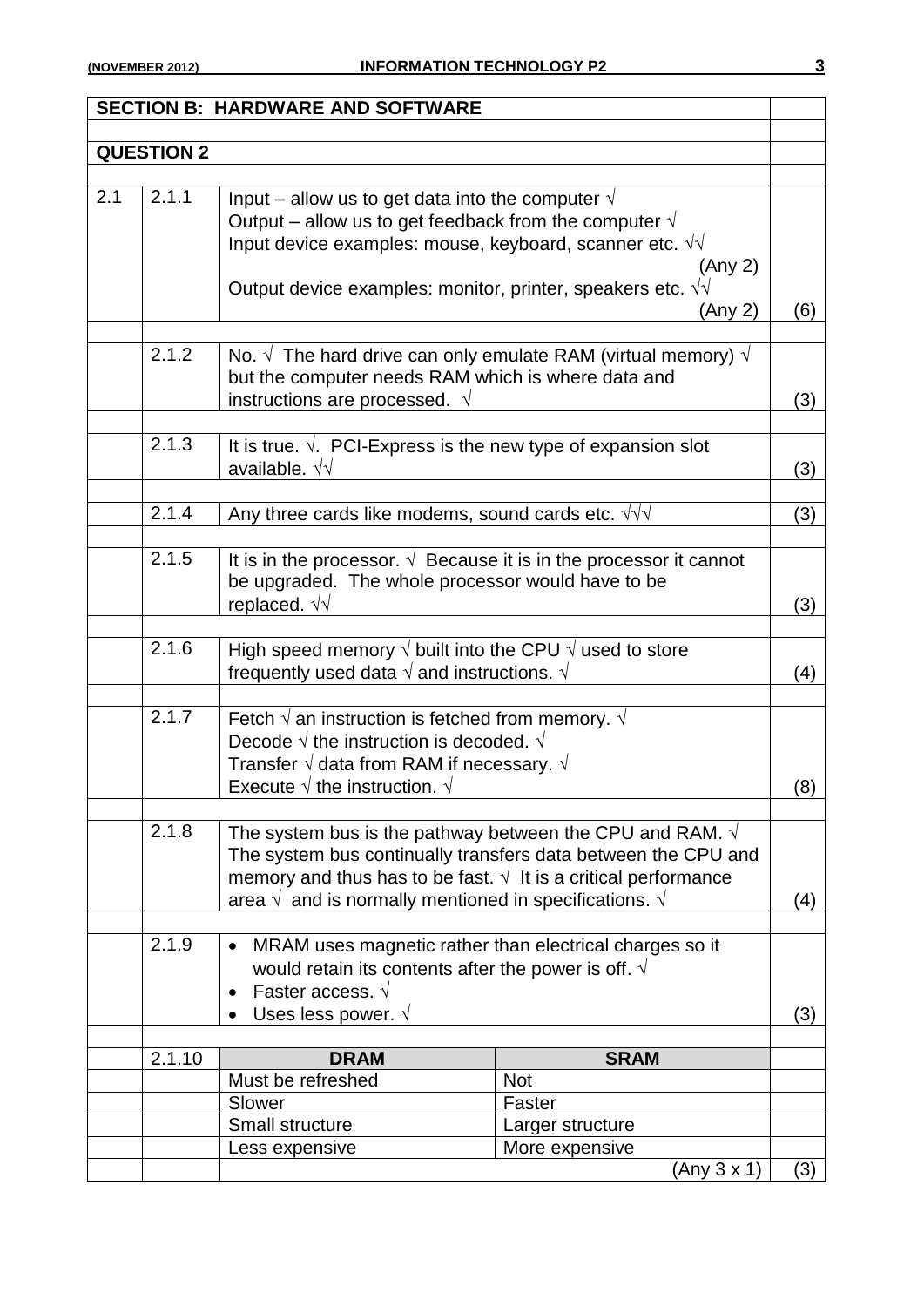| 2.2.1 | PC's consist of several components that can be swapped and<br>replaced. $\sqrt{\sqrt{ }}$                                                              | (2) |
|-------|--------------------------------------------------------------------------------------------------------------------------------------------------------|-----|
|       |                                                                                                                                                        |     |
| 2.3.1 | System software and application software $\sqrt{d}$                                                                                                    | (2) |
|       |                                                                                                                                                        |     |
| 2.4.1 | A driver is software that enables the operating system to<br>communicate with the hardware.                                                            |     |
|       |                                                                                                                                                        |     |
| 2.4.2 | The driver is built in to the operating system.                                                                                                        | (2) |
|       |                                                                                                                                                        |     |
| 2.5   | Yes, $\sqrt{ }$ one partitions $\sqrt{ }$ the drive as two logical drives, each<br>containing a different operating system, $\sqrt{ }$ and uses a boot |     |
|       | manager. $\sqrt{ }$ .                                                                                                                                  | (4) |
|       |                                                                                                                                                        |     |
|       | <b>TOTAL SECTION B:</b>                                                                                                                                | 52  |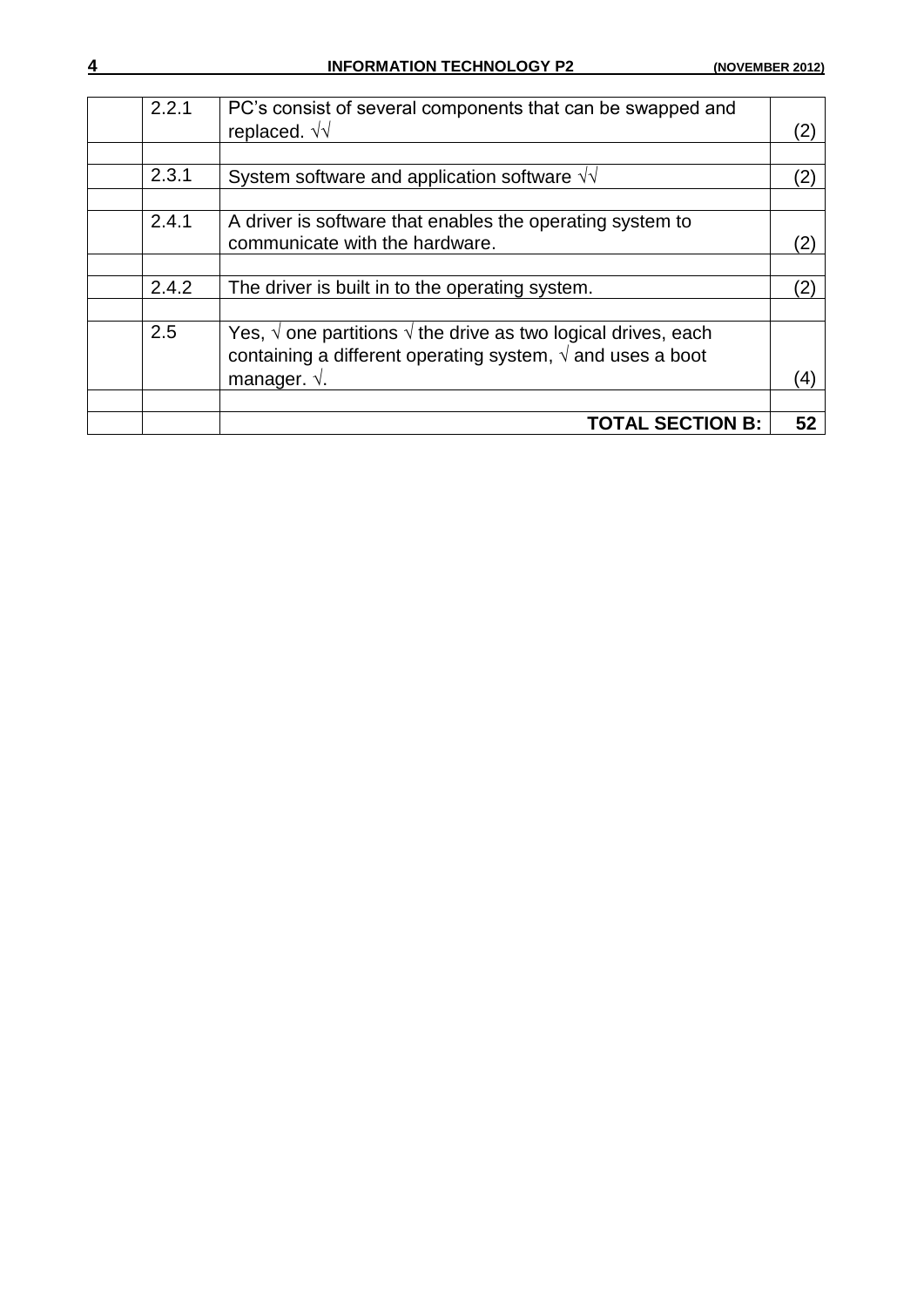|                   | <b>SECTION C: APPLICATIONS AND IMPLICATIONS</b>                                                                                                                                                                                                                                                                                                                                                                                                     |     |
|-------------------|-----------------------------------------------------------------------------------------------------------------------------------------------------------------------------------------------------------------------------------------------------------------------------------------------------------------------------------------------------------------------------------------------------------------------------------------------------|-----|
| <b>QUESTION 3</b> |                                                                                                                                                                                                                                                                                                                                                                                                                                                     |     |
|                   |                                                                                                                                                                                                                                                                                                                                                                                                                                                     |     |
| 3.1.1             | A hot-spot is a wireless point access to the internet. $\sqrt{ }$                                                                                                                                                                                                                                                                                                                                                                                   | (1) |
| 3.1.2             | (THREE of, or any similar suggestion.) $\sqrt{v}$<br>Give the workers access to the internet during breaks.<br>Give workers access to their email during breaks.<br>Keeps the staff electronically connected.<br>Gives staff a place to connect their electronic equipment for<br>$\bullet$<br>relaxation.<br>(Any 3 x 1)                                                                                                                           | (3) |
| 3.2.1             | The digital divide is the technological gap $\sqrt{ }$ between those who<br>have and those who do not have technology. $\sqrt{ }$                                                                                                                                                                                                                                                                                                                   | (2) |
| 3.3.1             | Retina scanners $\sqrt{ }$<br>Fingerprint readers $\sqrt{ }$                                                                                                                                                                                                                                                                                                                                                                                        | (2) |
| 3.3.2             | A smart card is the size of a credit card $\sqrt{ }$ which contains a small<br>processor and memory. $\sqrt{ }$ This can be used to store details<br>about the employee and his time management. $\sqrt{ }$                                                                                                                                                                                                                                         | (3) |
| 3.4               | IRC - allows a user to communicate with many people in chat<br>rooms.<br>Internet forums – users post comments related to specific topics.<br>E-mail lists - discussion groups using e-mail distribution lists.<br>Blogs - on-line journals<br>Wikis – users collaborate and publish bodies of knowledge.<br>Podcasts - publishing audio/video files played on iPods.<br>IM - communications between people over a network when they<br>are online. |     |
|                   | VVVVV<br>(3 only and description)                                                                                                                                                                                                                                                                                                                                                                                                                   | (6) |
|                   | <b>TOTAL SECTION C:</b>                                                                                                                                                                                                                                                                                                                                                                                                                             | 17  |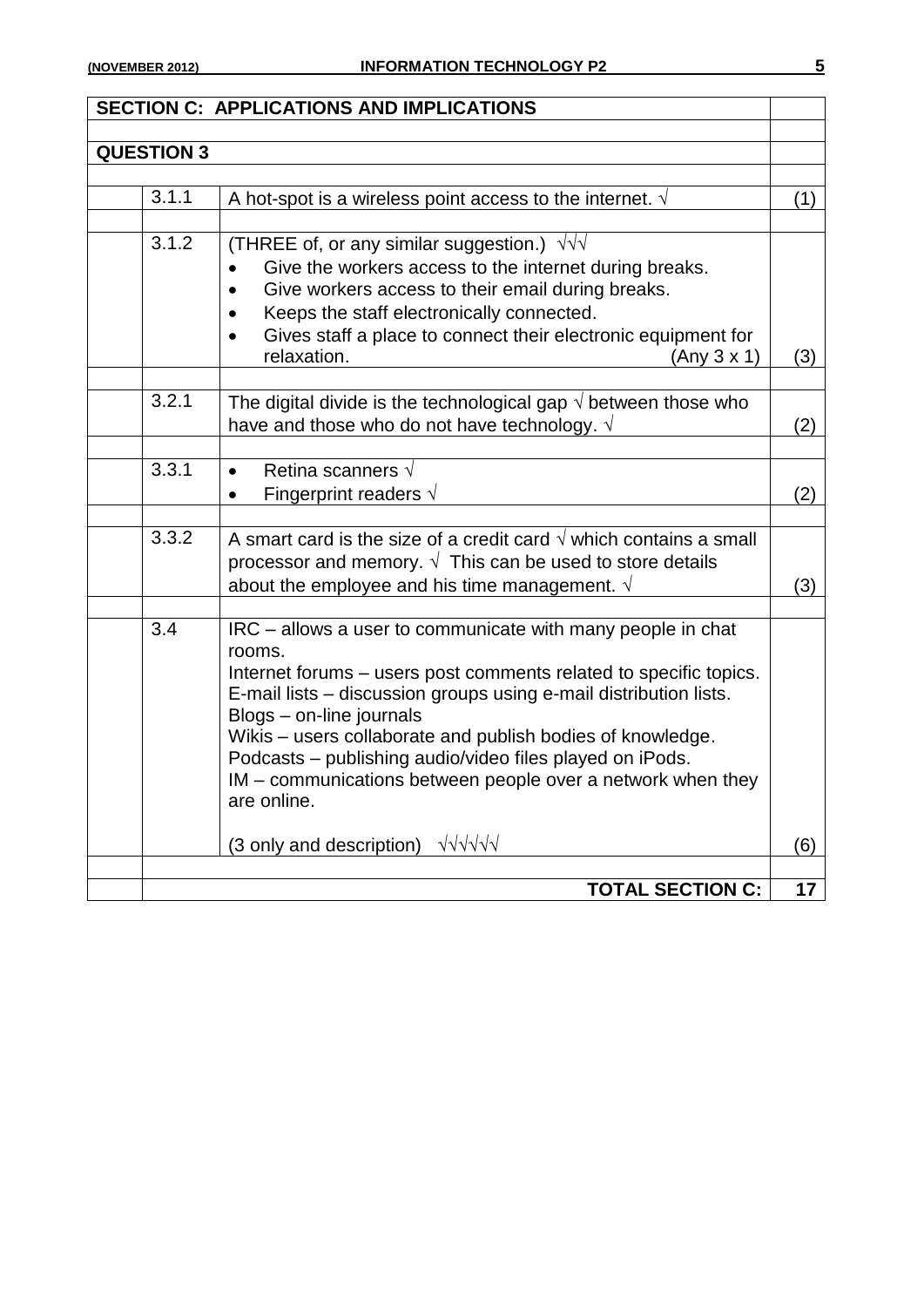|     |                   | <b>SECTION D: PROGRAMMING AND SOFTWARE DEVELOPMENT</b>                                                     |     |  |
|-----|-------------------|------------------------------------------------------------------------------------------------------------|-----|--|
|     | <b>QUESTION 4</b> |                                                                                                            |     |  |
|     |                   |                                                                                                            |     |  |
| 4.1 |                   | Case statement $\sqrt{}$                                                                                   | (1) |  |
|     |                   |                                                                                                            |     |  |
| 4.2 | 4.2.1             | While loop. $\sqrt{ }$ You do not know how many records you have to                                        |     |  |
|     |                   | read in the text file. $\sqrt{v}$                                                                          | (3) |  |
|     | 4.2.2             | Read the data into arrays. $\sqrt{v}$                                                                      | (2) |  |
|     |                   |                                                                                                            |     |  |
|     | 4.2.3             | $\sqrt{ }$<br>Loop j from 1 to numrecords-1                                                                |     |  |
|     |                   | Loop k from j+1 to numrecords<br>$\sqrt{ }$                                                                |     |  |
|     |                   | $\sqrt{\sqrt{2}}$<br>If arrSurname[j] > arrSurname[k]                                                      |     |  |
|     |                   | Swop surnames                                                                                              |     |  |
|     |                   | Swop firstnames                                                                                            |     |  |
|     |                   | endLoop<br>endLoop                                                                                         | (6) |  |
|     |                   |                                                                                                            |     |  |
| 4.3 | 4.3.1             | SELECT * $\sqrt{\phantom{a}}$ FROM tblParts $\sqrt{\phantom{a}}$ ORDER BY description $\sqrt{\phantom{a}}$ | (3) |  |
|     |                   |                                                                                                            |     |  |
|     | 4.3.2             | SELECT partNo, manufacturer, desc $\sqrt{v}$ FROM tblParts $\sqrt{v}$<br>WHERE stock $\leq$ 7 $\sqrt{ }$   |     |  |
|     |                   |                                                                                                            | (4) |  |
|     | 4.3.3             | 'DELETE $\sqrt{\phantom{a}$ FROM tblParts $\sqrt{\phantom{a} }$ WHERE partNo = $\sqrt{\phantom{a} }$ ' +   |     |  |
|     |                   | edtDeletePart.text $\sqrt{}$                                                                               | (4) |  |
|     | 4.3.4             |                                                                                                            |     |  |
|     |                   | UPDATE $ltable > \sqrt{ }$<br>SET $\leq$ field1> = $\leq$ value1> $\sqrt{ }$                               |     |  |
|     |                   | $\leq$ field2> = $\leq$ values>                                                                            |     |  |
|     |                   | <where> <criteria> √</criteria></where>                                                                    | (3) |  |
|     |                   |                                                                                                            |     |  |
|     |                   | <b>TOTAL SECTION D:</b>                                                                                    | 26  |  |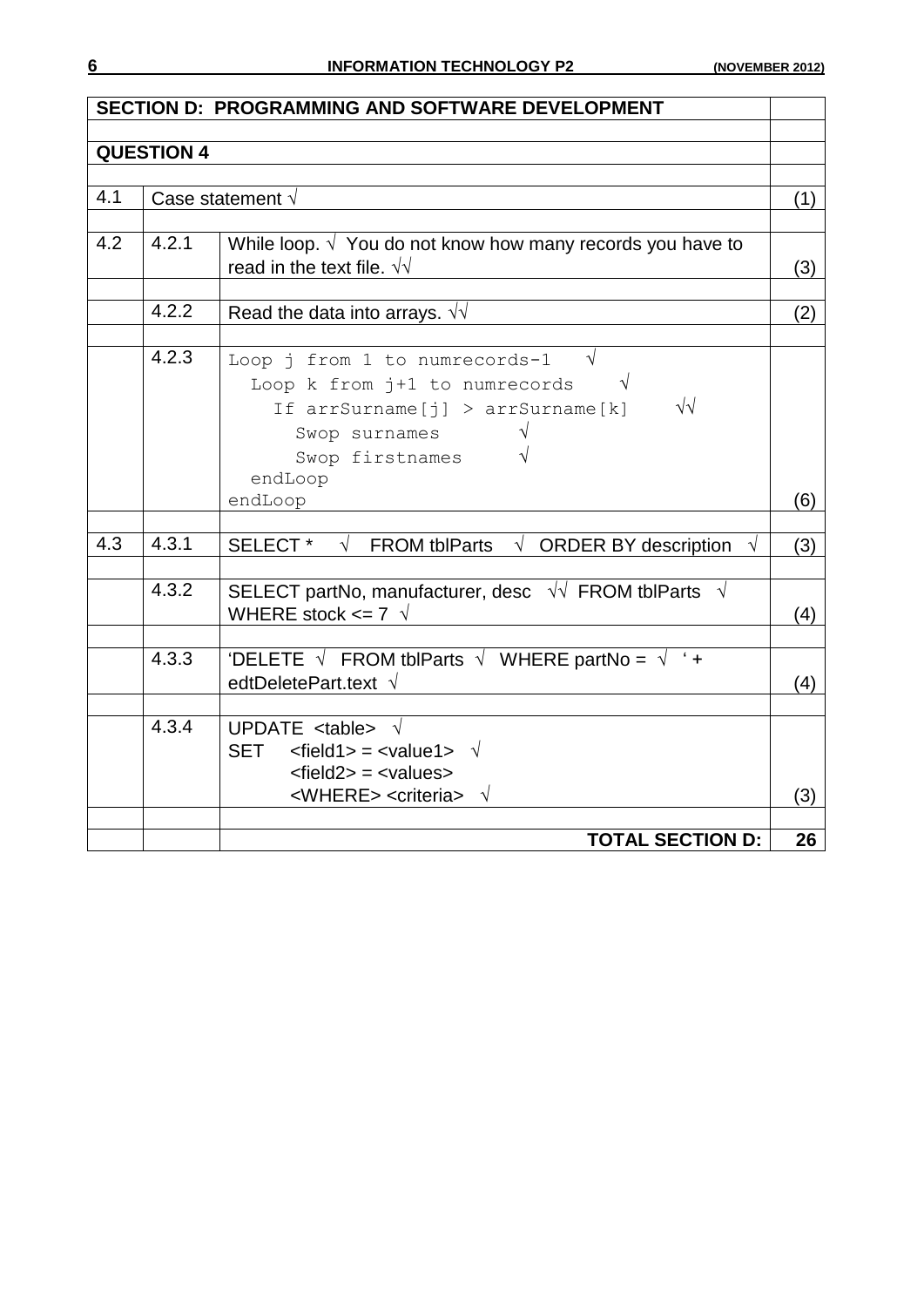|     |                   | <b>SECTION E: INTEGRATED SCENARIO</b>                                        |             |                         |     |
|-----|-------------------|------------------------------------------------------------------------------|-------------|-------------------------|-----|
|     |                   |                                                                              |             |                         |     |
|     | <b>QUESTION 5</b> |                                                                              |             |                         |     |
|     |                   |                                                                              |             |                         |     |
| 5.1 | 5.1.1             | Wi-Fi is a wireless means of connecting a device to a<br>network. $\sqrt{ }$ |             |                         |     |
|     |                   |                                                                              |             |                         | (1) |
|     | 5.1.2             | <b>Advantages</b>                                                            |             | <b>Disadvantages</b>    |     |
|     |                   | Portability, mobility                                                        | Security    |                         |     |
|     |                   | Cost savings                                                                 | Range       |                         |     |
|     |                   | Flexibility                                                                  | Reliability |                         |     |
|     |                   | Planning                                                                     | Speed       |                         |     |
|     |                   | Three each $\sqrt{v}$                                                        |             | $\sqrt{2}$<br>$(3 + 3)$ | (6) |
|     |                   |                                                                              |             |                         |     |
| 5.2 | 5.2.1             | Four of: $\sqrt{1/\sqrt{1}}$                                                 |             |                         |     |
|     |                   | To share data<br>$\bullet$                                                   |             |                         |     |
|     |                   | To share hardware<br>$\bullet$                                               |             |                         |     |
|     |                   | To share software                                                            |             |                         |     |
|     |                   | To communicate                                                               |             |                         |     |
|     |                   | Centralisation of data                                                       |             |                         |     |
|     |                   | Transfer of data                                                             |             | (Any 4 x 1)             | (4) |
|     |                   |                                                                              |             |                         |     |
|     | 5.2.2             | Bus $\sqrt{ }$                                                               |             |                         |     |
|     |                   | Star $\sqrt{ }$                                                              |             |                         |     |
|     |                   | Ring $\sqrt$                                                                 |             |                         |     |
|     |                   | Star most popular $\sqrt{}$                                                  |             |                         | (4) |
|     |                   |                                                                              |             |                         |     |
|     | 5.2.3             | TCP $\sqrt{ }$                                                               |             |                         |     |
|     |                   | IP $\sqrt{ }$                                                                |             |                         |     |
|     |                   | FTP $\sqrt{ }$                                                               |             |                         |     |
|     |                   | SMTP $\sqrt{}$                                                               |             |                         |     |
|     |                   | Telnet $\sqrt{ }$                                                            |             |                         | (5) |
|     |                   |                                                                              |             |                         |     |
|     | 5.2.4             | The topology is the physical layout of the computers in the                  |             |                         |     |
|     |                   | network                                                                      |             |                         | (1) |
|     |                   |                                                                              |             |                         |     |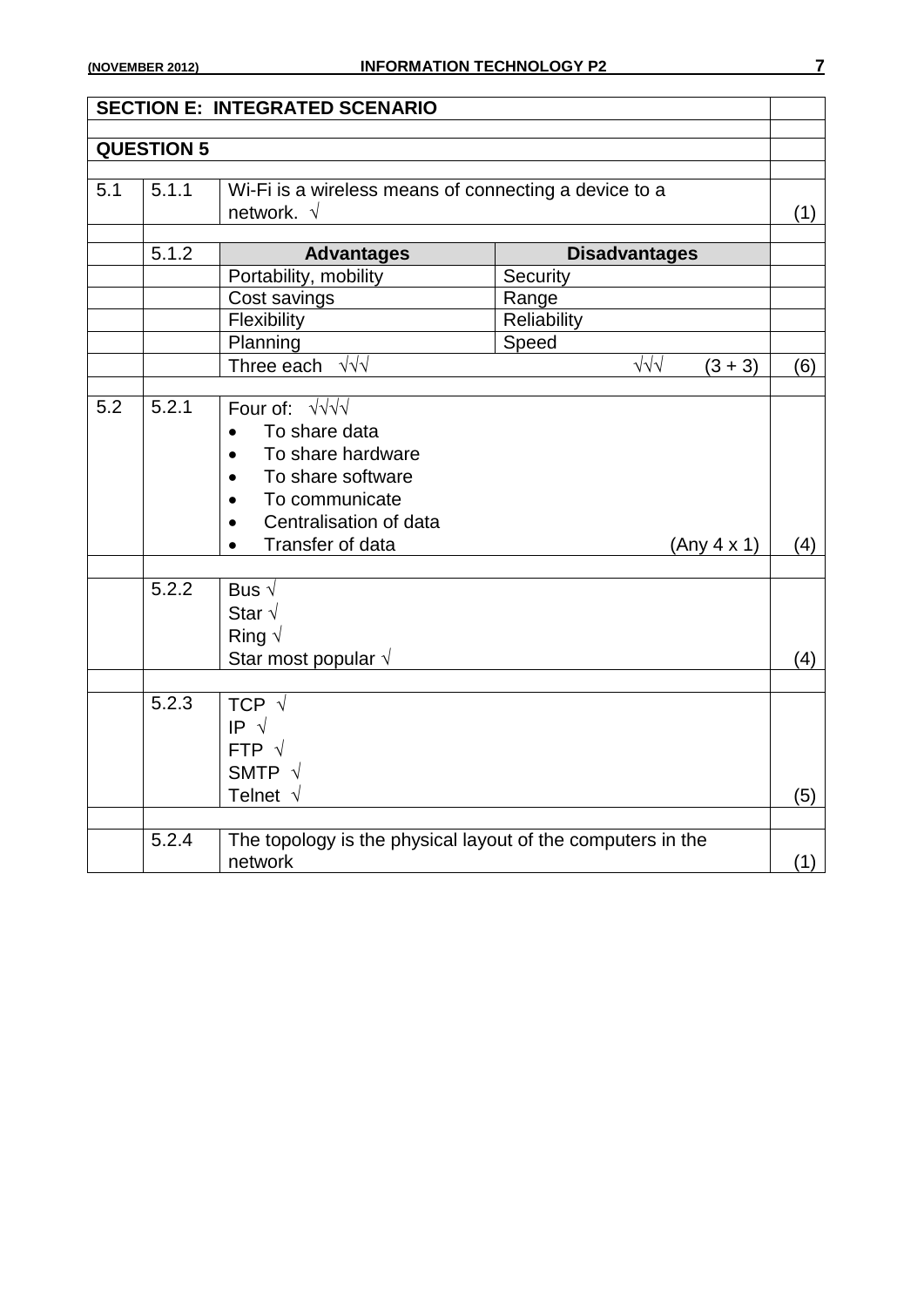|     | 5.2.5 | One of: Labelled drawing of a bus, star or ring topology $\sqrt{v}$                                                                                                                                                   |     |
|-----|-------|-----------------------------------------------------------------------------------------------------------------------------------------------------------------------------------------------------------------------|-----|
|     |       | <b>Star</b>                                                                                                                                                                                                           |     |
|     |       |                                                                                                                                                                                                                       |     |
|     |       | <b>Bus</b>                                                                                                                                                                                                            |     |
|     |       |                                                                                                                                                                                                                       |     |
|     |       | Ring                                                                                                                                                                                                                  |     |
|     |       |                                                                                                                                                                                                                       |     |
|     |       |                                                                                                                                                                                                                       |     |
|     |       |                                                                                                                                                                                                                       | (3) |
|     |       |                                                                                                                                                                                                                       |     |
| 5.3 | 5.3.1 | Fibre optic cable should be used. $\sqrt{ }$ It is fast and can cover long<br>distances. $\sqrt{\sqrt{}}$                                                                                                             | (3) |
|     |       |                                                                                                                                                                                                                       |     |
|     | 5.3.2 | One of: $\sqrt{ }$<br>Cheap<br>Easy to use                                                                                                                                                                            |     |
|     |       | Fast enough for normal use<br>(Any 1 x 1)                                                                                                                                                                             | (1) |
|     | 5.3.3 | One of: $\sqrt{ }$<br><b>Satellite</b><br>Microwave                                                                                                                                                                   |     |
|     |       | Wi-max<br>(Any 1 x 1)                                                                                                                                                                                                 | (1) |
| 5.4 | 5.4.1 | Client-server. $\sqrt{ }$ It is good for many machines whereas peer-to-<br>peer is only good for up to 10 machines. $\sqrt{v}$                                                                                        | (3) |
|     | 5.4.2 | Five of: $\sqrt{\sqrt[3]{\sqrt{1}}}$<br>The clients do not need large disk capacity<br>More suitable for large numbers of computers<br>Faster performance<br>Security is good<br>Any other good reason<br>(Any 5 x 1) | (5) |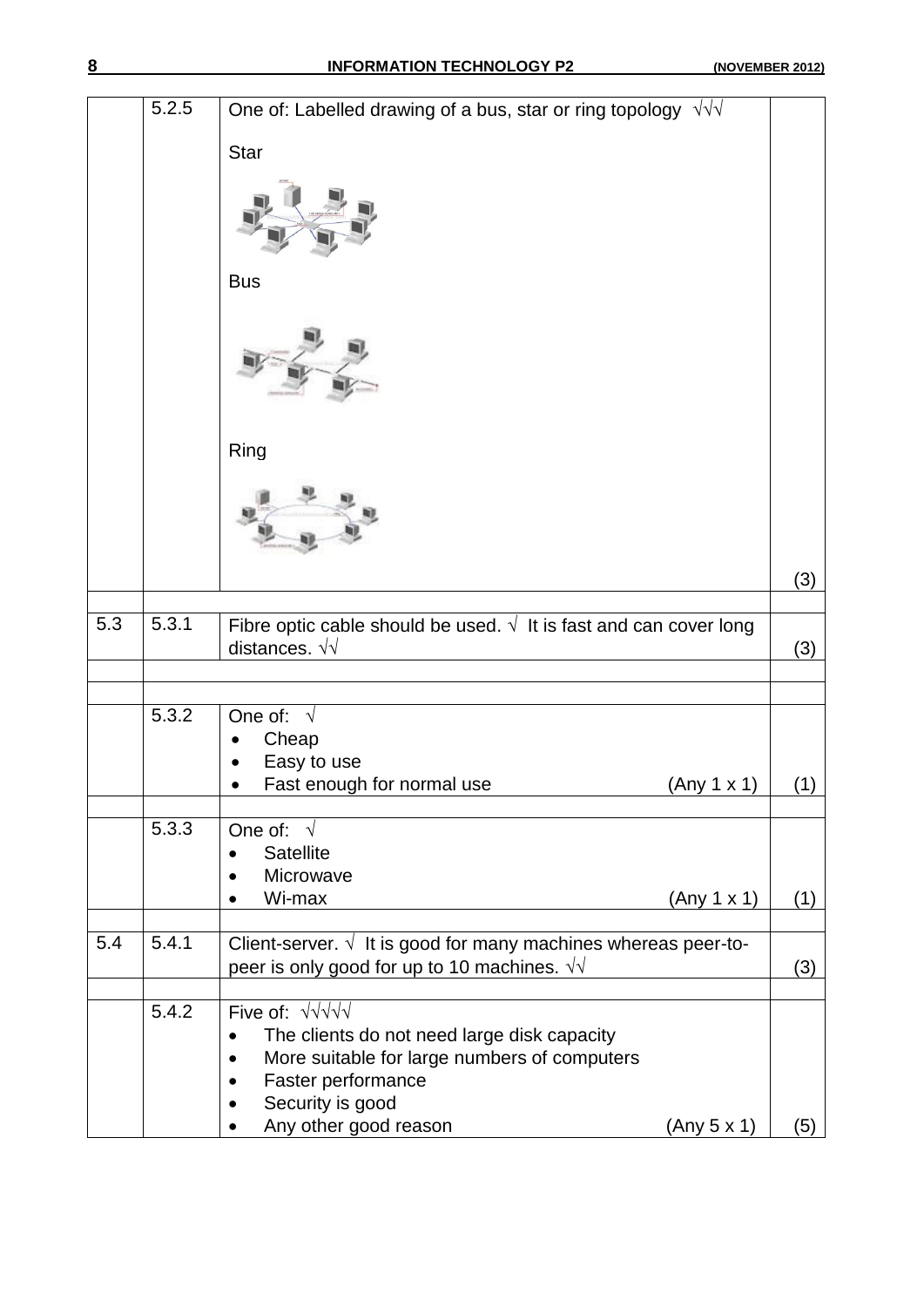| 5.5 | 5.5.1 | Multitasking is running more than program at once, like Word,<br>Excel, Internet etc. Each program seems to have the processor<br>dedicated to it. $\sqrt{v}$                                                                                                                                                                                                                                   | (2) |
|-----|-------|-------------------------------------------------------------------------------------------------------------------------------------------------------------------------------------------------------------------------------------------------------------------------------------------------------------------------------------------------------------------------------------------------|-----|
|     | 5.5.2 | One of:<br>$\sqrt{2}$<br>Multithreading – an application splitting itself into different<br>threads<br>Multiprocessing – more than one CPU.<br>(Any 1 x 2)                                                                                                                                                                                                                                      | (2) |
|     |       |                                                                                                                                                                                                                                                                                                                                                                                                 |     |
|     | 5.6.1 | One is the uplink speed and the other the downlink $\sqrt{ }$                                                                                                                                                                                                                                                                                                                                   | (1) |
|     | 5.6.2 | To prevent hackers and unwanted applications $\sqrt{ }$ from accessing<br>your network from the outside $\sqrt{ }$ and to control what goes out of<br>your network. $\sqrt{ }$                                                                                                                                                                                                                  | (3) |
|     | 5.6.3 | By blocking incoming $\sqrt{ }$ and outgoing $\sqrt{ }$ network ports                                                                                                                                                                                                                                                                                                                           | (2) |
|     | 5.7.1 | Spam $\sqrt{ }$                                                                                                                                                                                                                                                                                                                                                                                 | (1) |
|     | 5.7.2 | No. $\sqrt{ }$ It infringes on their rights, it is unethical. $\sqrt{ }$                                                                                                                                                                                                                                                                                                                        | (2) |
|     | 5.7.3 | Two of: $\sqrt{v}$<br>On-screen keypad – keystrokes are easily captured, mouse<br>clicks not.<br>Second, randomly changing password.<br>One-off passwords<br>Sms notifications.<br>Any other reasonable suggestion.<br>(Any 2 x 2)                                                                                                                                                              | (4) |
|     | 5.7.4 | Five of $\sqrt{v}$<br>Do not use public computers for banking<br>Use good passwords<br>Never give out personal details<br>Do not respond to emails requesting your details<br><b>Check bank statements</b><br>Ensure the bank site is secure (HTTPS)<br>Always access the bank by typing the full URL<br>Use anti-virus and firewall software<br>Do not leave the PC unattended.<br>(Any 5 x 1) | (5) |
|     | 5.8.1 | A virus is self-replicating $\sqrt{ }$ executable code $\sqrt{ }$ which copies itself<br>onto machines with possible malicious intent. $\sqrt{ }$                                                                                                                                                                                                                                               | (3) |